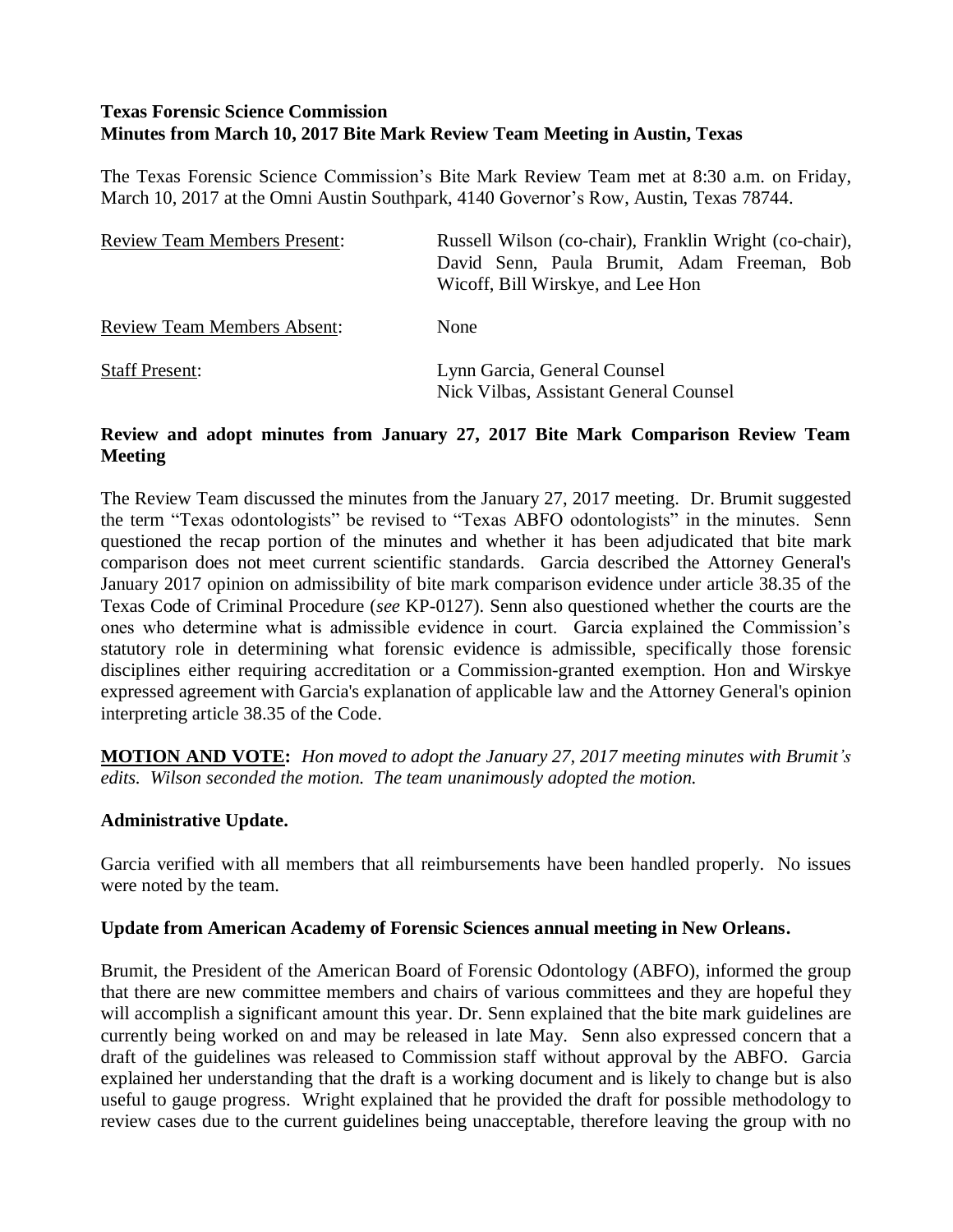workable methodology. Garcia discussed the overall culture in the forensic community is that of transparency and sharing the draft guidelines follows that trend. Wirskye expressed his agreement with the need for transparency in forensic science. Wright expressed his view that there has been little to no progress by the ABFO over the past year with examples including a lack of proficiency exam, lack of new research, and a lack of approved guidelines and methodology.

# **Update from Texas Forensic Science Commission quarterly meeting on February 10, 2017 including approval of recommended review criteria and issuance of accreditation exemption for age estimation/human identification.**

Garcia shared with the Review Team that the Commission approved the recommended review criteria and approved the accreditation exemption for the forensic odontology sub-disciplines of age estimation and human identification. Members discussed that the proper language now is either age "assessment" or "estimation, not "determination." The rule language will be changed accordingly.

## **Update regarding request for collection of additional cases from Texas forensic odontologists.**

Garcia updated the Review Team concerning receiving case lists for Brumit, Senn, Crow, Metcalf and the Tarrant County Medical Examiner's Office generally. Vilbas discussed the lists provided and resulting cases to be reviewed. Senn discussed receiving feedback from some Texas ABFO Diplomates, including concerns regarding case list submissions. Wright and Freeman expressed their willingness to share their own out-of-state cases if it would encourage Texas diplomates to do the same.

### **Presentation and discussion of additional specific case information requested by members at January 27, 2017 meeting.**

### Vincent Baker Case:

**MOTION AND VOTE:** *Wilson moved to answer question two from the screening criteria affirmatively, therefore ending the inquiry into the case. Senn seconded the motion. The team unanimously adopted the motion.*

#### David Coronado Case:

**MOTION AND VOTE:** *Wicoff moved to answer question two from the screening criteria affirmatively, therefore ending the inquiry into the case. Wright seconded the motion. The team unanimously adopted the motion.*

#### William Jefferson Case:

**MOTION AND VOTE:** *Wilson moved to answer question two from the screening criteria affirmatively, therefore ending the inquiry into the case. Hon seconded the motion. The team unanimously adopted the motion.*

### Melissa Lucio Case:

**MOTION AND VOTE:** *Wirskye moved to answer question two from the screening criteria*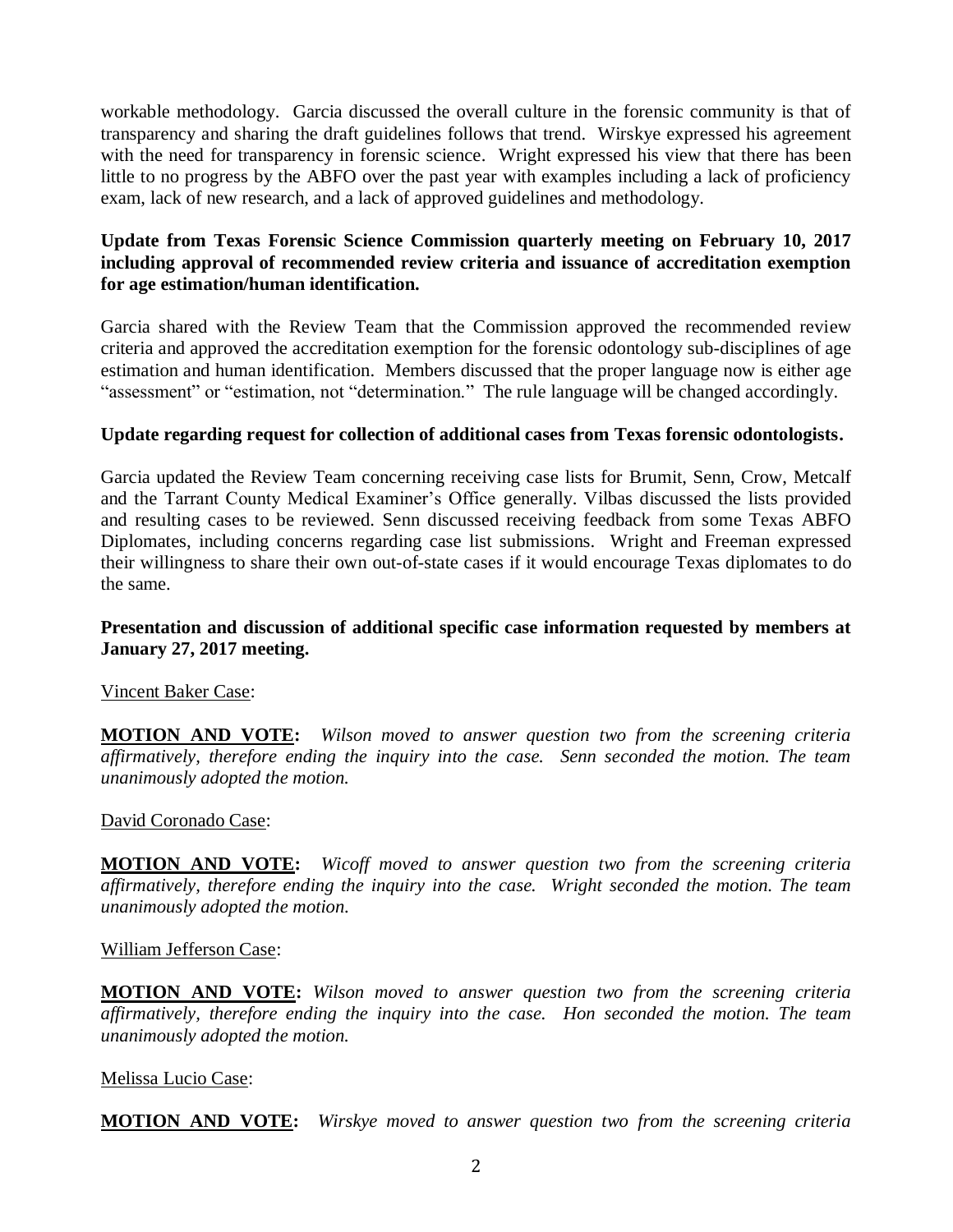*affirmatively, therefore ending the inquiry into the case. Freeman seconded the motion. The team unanimously adopted the motion.*

## Kenneth Patterson Case:

**MOTION AND VOTE:** *Wilson moved to review the trial transcript of this case at the next team meeting. Freeman seconded the motion. The team unanimously adopted the motion.*

## Jay Pinkerton Case:

Team members instructed staff to gather the punishment hearing testimony to determine if bite mark evidence was offered. Further discussion will be had at the team's next meeting.

## Michael Eddie Rios Case:

**MOTION AND VOTE:** *Wilson moved to answer question two from the screening criteria affirmatively, therefore ending the inquiry into the case. Senn seconded the motion. The team unanimously adopted the motion.*

### Roberto Salazar Case:

**MOTION AND VOTE:** *Wilson moved to review the trial transcript of this case. Freeman seconded the motion. The team unanimously adopted the motion.*

### Edward Villa Case:

**MOTION AND VOTE**: *Wilson moved to answer question two from the screening criteria affirmatively, therefore ending the inquiry into the case. Freeman seconded the motion. The team unanimously adopted the motion.*

*\*Senn recused himself from discussion and voting for this case.*

## **Review trial transcripts, analyze same using review criteria and vote on notification recommendations.**

### Aaron Litaker Case:

Vilbas requested the proper transcript from the Fourth Court of Appeals; transcript review is postponed until full transcript is received.

### David Wayne Spence Case:

**MOTION AND VOTE:** *Wirskye moved to answer all three review criteria questions affirmatively for both trials in this case, and to include it in the report in lieu of notification. Freeman seconded the motion. The team unanimously adopted the motion.*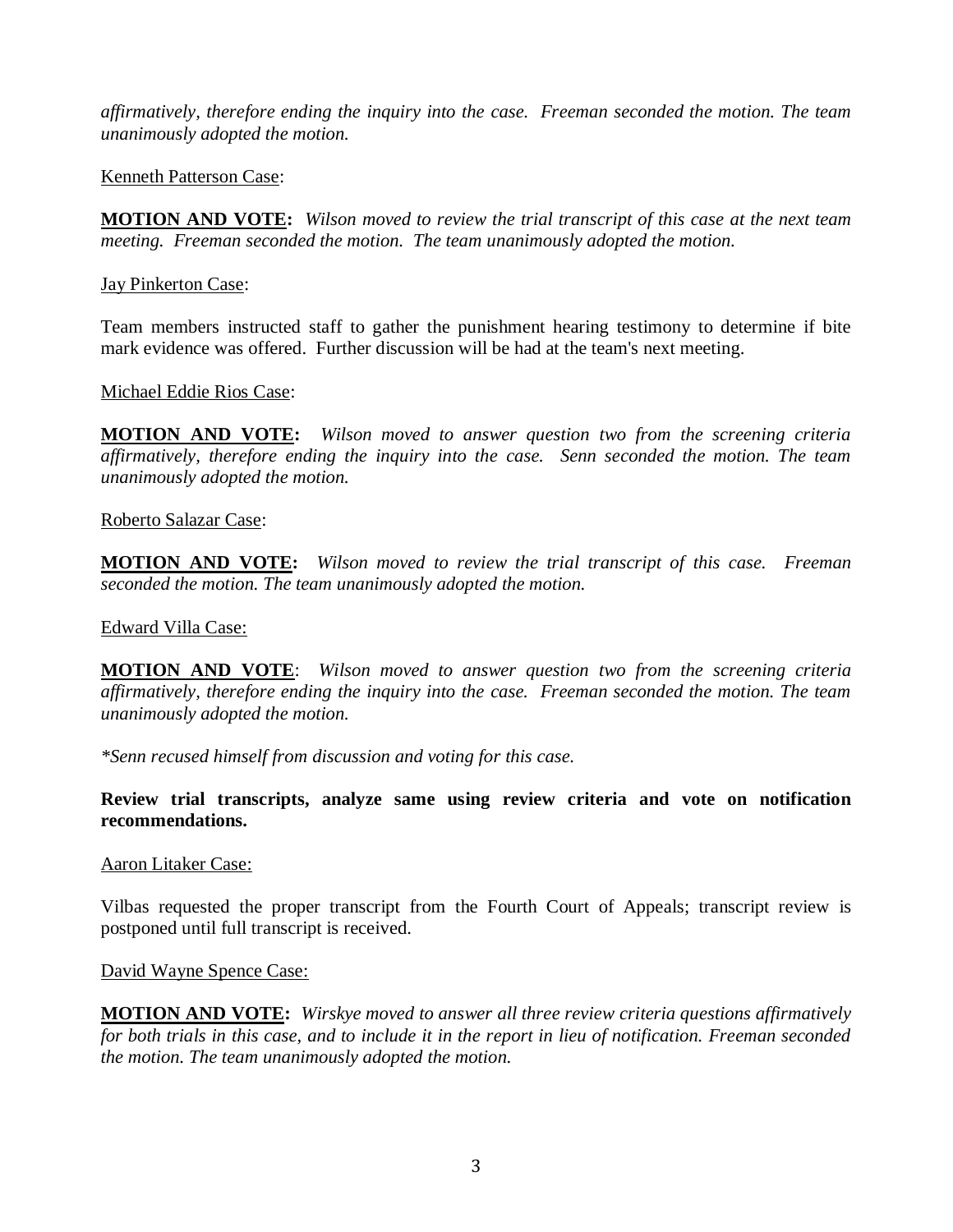Christopher Furtado Case:

**MOTION AND VOTE:** *Freeman moved to answer all three review criteria questions affirmatively for Homer Campbell's testimony in this case and to send a notification letter to interested parties. Hon seconded the motion. The team unanimously adopted the motion.*

**MOTION AND VOTE:** *Wilson moved to answer the first review criteria question affirmatively for Peter Loomis's testimony in this case and to send a notification letter to interested parties. Wirskye seconded the motion. The team unanimously adopted the motion.*

Yesenia Hernandez Case:

**MOTION AND VOTE:** *Wilson moved to answer all three review criteria questions affirmatively and to send a notification letter to interested parties. Freeman seconded the motion. The team unanimously adopted the motion.*

Francis Pelkey Case:

**MOTION AND VOTE:** *Freeman moved to answer all three review criteria questions negatively in this case, with no notification required. Wicoff seconded the motion. The team unanimously adopted the motion.*

Anthony Tyrone Bell Case:

**MOTION AND VOTE:** *Wilson moved to answer all three review criteria questions affirmatively for this case and to send a notification letter to interested parties. Hon seconded the motion. The team unanimously adopted the motion.*

Cases sent by Texas ABFO odontologists: Garcia discussed staff review of other cases submitted since the last meeting, including cases received from Brumit and the Tarrant County Medical Examiner's Office.

Charles West Case:

**MOTION AND VOTE:** *Senn moved to end inquiry into this case due to lack of positive probative association. Wilson seconded the motion. The team unanimously adopted the motion.*

Enrique Arochi Case:

Garcia explained this case did not involve any comparisons therefore there is nothing for the team to review.

Joy Lynn Doud Case:

**MOTION AND VOTE:** *Wicoff moved to admit the case to transcript review and to direct staff to obtain the trial transcript. Wirskye seconded the motion. The team unanimously adopted the motion.*